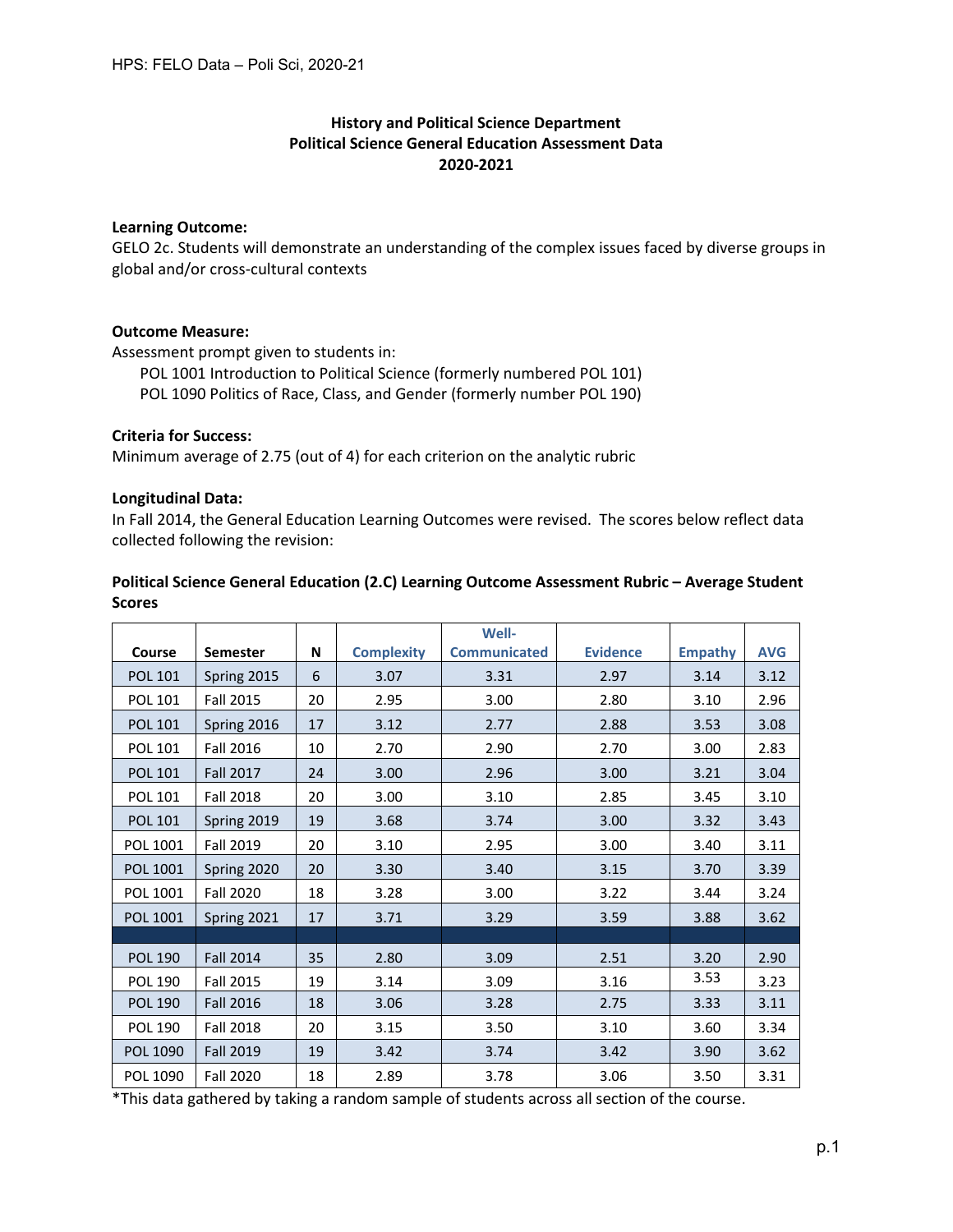#### **Conclusions Drawn from Data:**

For political science, our general education students are performing well on all of our criteria, as they consistently meet our benchmark for success (minimum 2.75 out of 4.00). Their writing illustrates their ability to convey complex concepts and themes in an insightful and sophisticated manner. We continue to be impressed by their articulation and communication skills, especially given that many are first semester freshman. Finally, they are portraying a great deal of empathy with regard to social problems in the political world. In terms of areas in need of improvement, we would like to continue to work with them on making their writing more evidence-based, rather than opinion-based. However, for both courses, this category has seen some improvement in the last few years. We are very pleased to see that the averages were very strong across the board for Spring 2021, despite the challenges of the 2020-21 pandemic school year.

## **Changes to be Made Based on Data:**

None at this time. Continue to collect data.